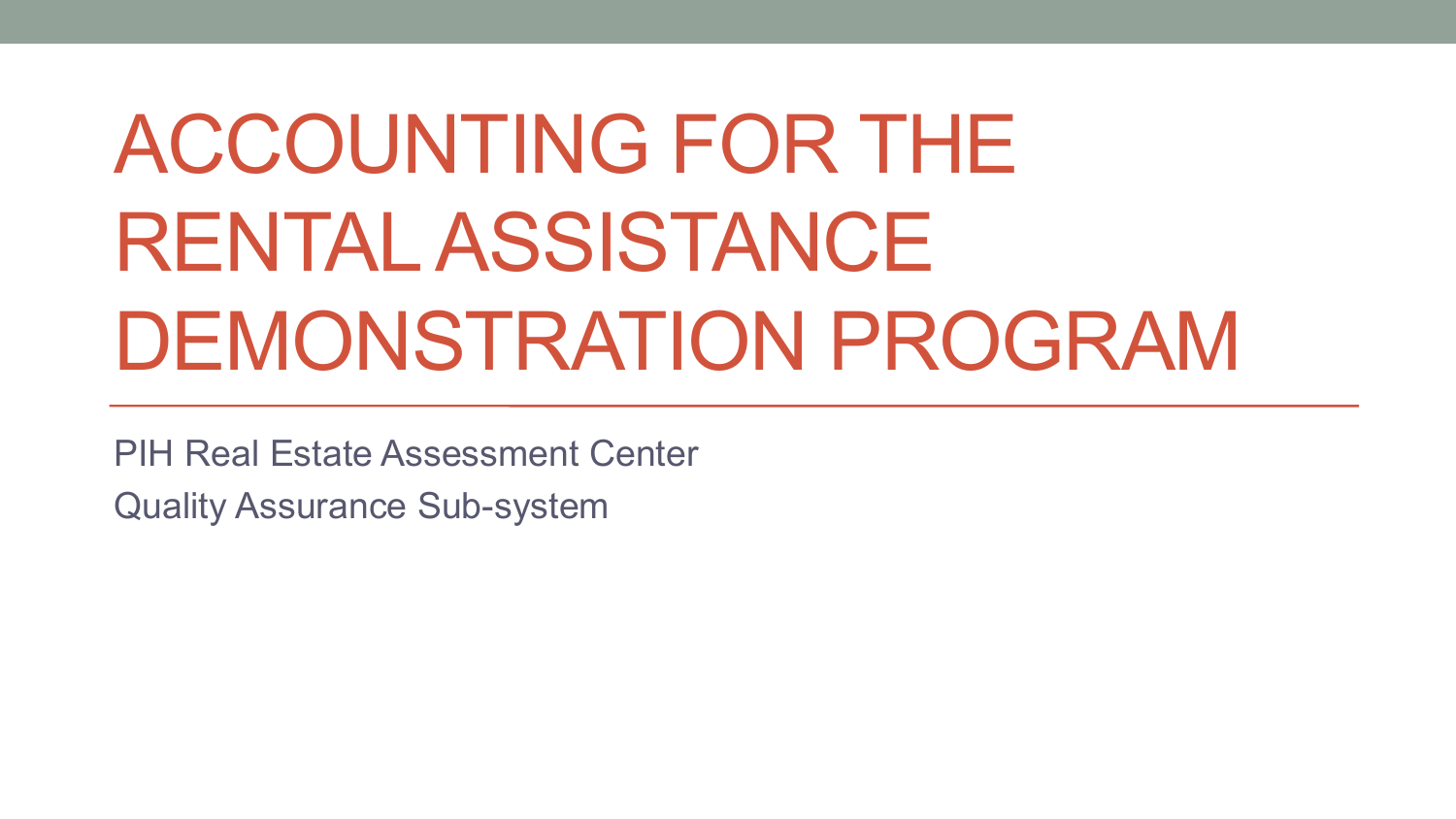## Attractiveness of RAD Program



- The RAD program has fundamentally changed public housing, likely forever
	- Converts revenue stream from Sec. 9 funding to Sec. 8 PBV and/or PBRA
	- Cap raised from 225,000 units (2017) to 455,000 units (by 2024)
		- $\triangleright$  Current cap will result in approximately a 38% reduction of PH portfolio in terms of units

*Based on current funding levels and political climate, we generally agree that a well-planned and executed RAD conversion for some or all PHA projects puts the PHA in a better position to provide low income housing*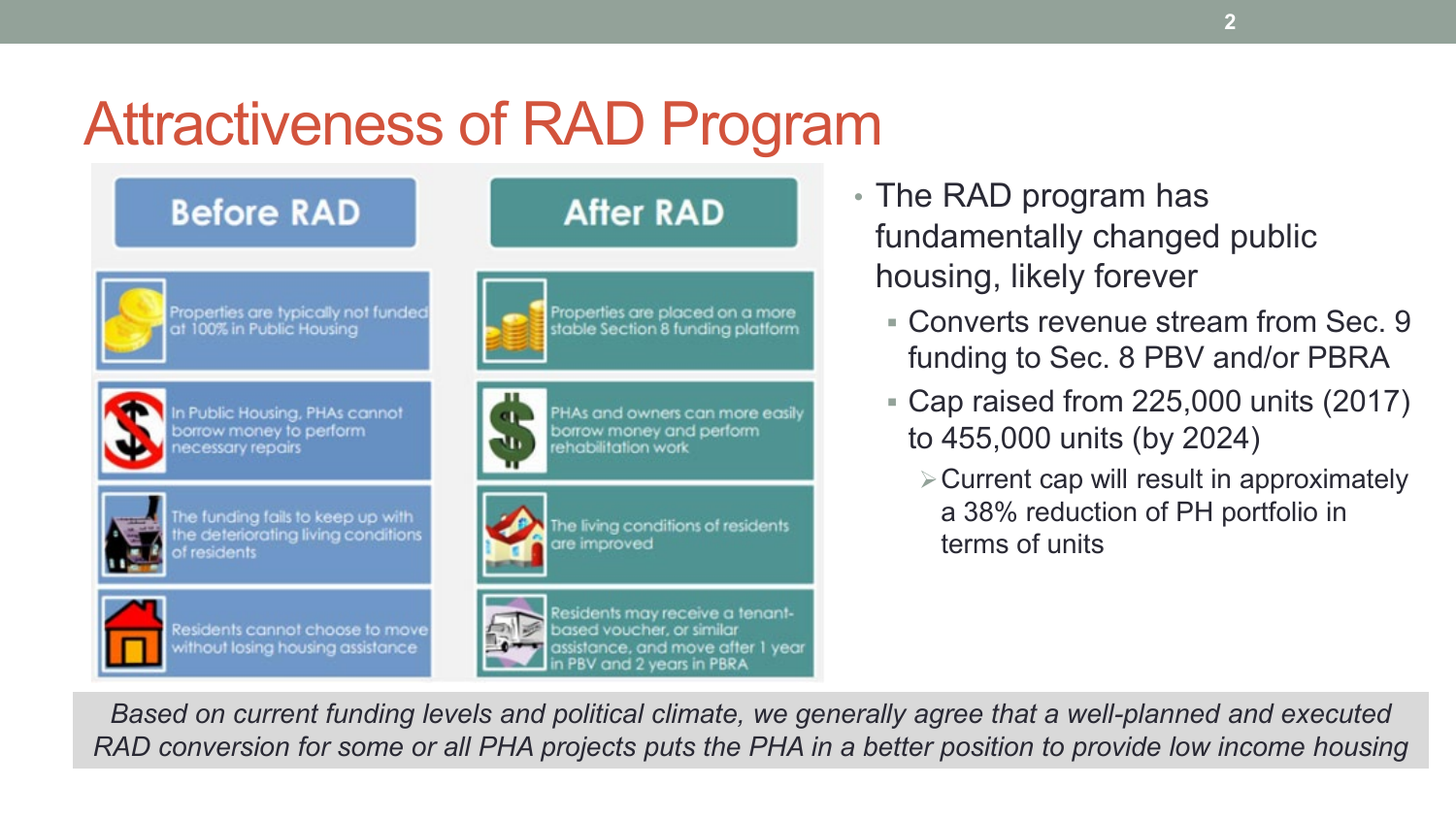### Impact of RAD on PHA

- RAD conversions are usually complex from both a legal and financial view
- Proper financial reporting is based on underlying legal documents that may be difficult to interpret
- Many PHAs are converting projects without a full understanding of the deal and impact on the PHA, including financial reporting
- Possible Impacts and Risks
	- PHAs, accountants, and auditors may not be fully aware of certain financial management implications
	- Inconsistent financial reporting of transactions and diversion of application of accounting
	- **Increased solvency risk to participating PHAs**
	- PHAs may struggle in new PBV / PBRA environment as they may not be as knowledgeable about these programs
		- **PBV: Improper reporting in VMS can result in funding issues**
		- **PBRA: Problems with TRACS and FASS-MF filings**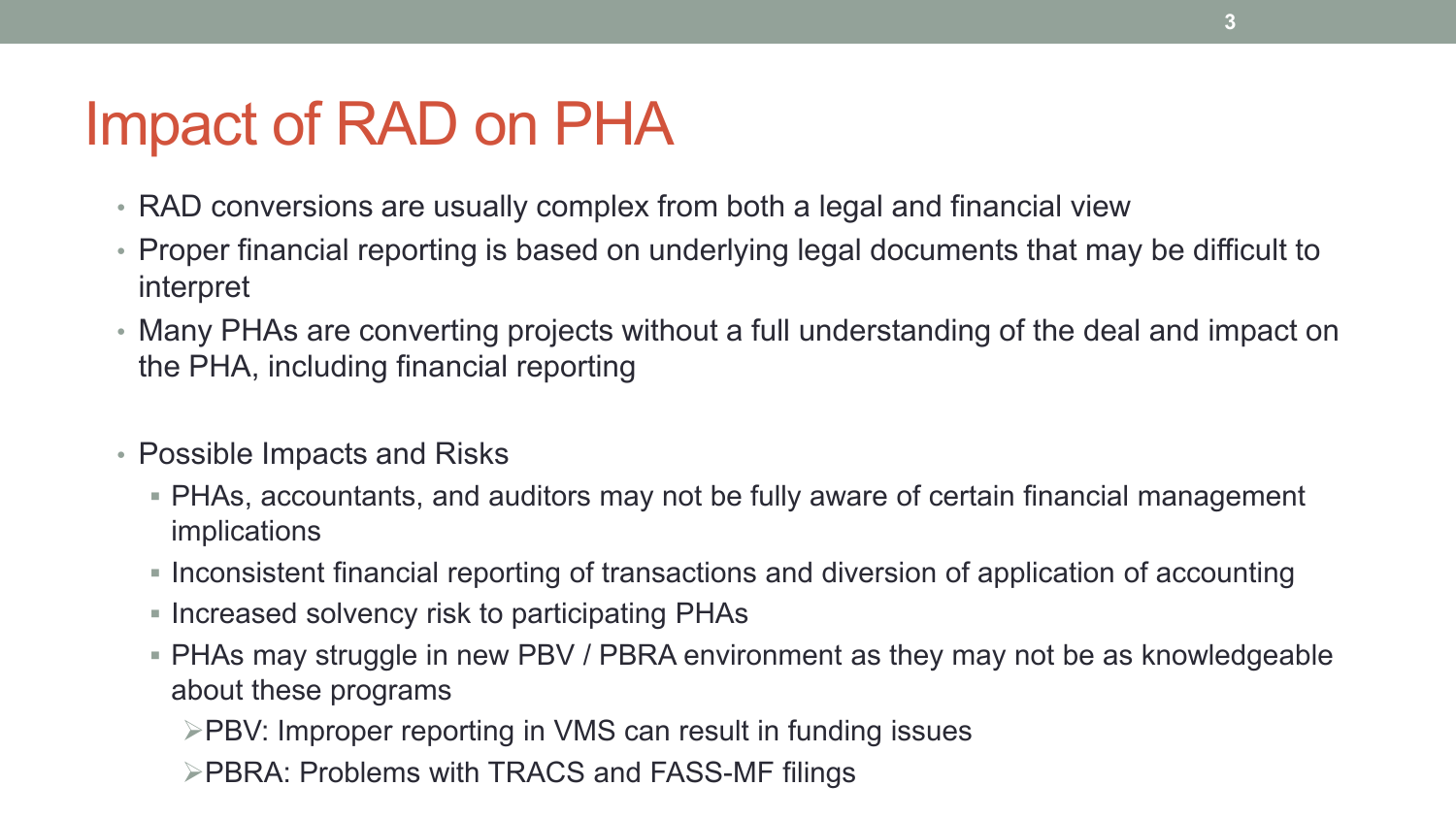### Purpose of Session

- Openly discuss some specific topics around RAD conversions that seem to be misunderstood / misreported with the goal of:
	- Updating Accounting Brief #22 (*Financial Data Schedule (FDS) Reporting Requirements for Projects Converting Under the Rental Assistance Demonstration Program*), as needed
	- Providing new financial reporting and management guidance related to RAD for topics not currently covered in Accounting Brief #22
	- Providing more information in a manner that allows all interested parties to more fully understand the impact of a RAD conversion to a PHA and available options

#### • Today's session

- Is simply to facilitate a discussion around areas of concern related to financial management and reporting around RAD and possible solutions and options
- **Introduces some key documents that affect financial reporting**
- This session is not intended to make policy or provide reporting requirements
- This session does not reflect any official position of HUD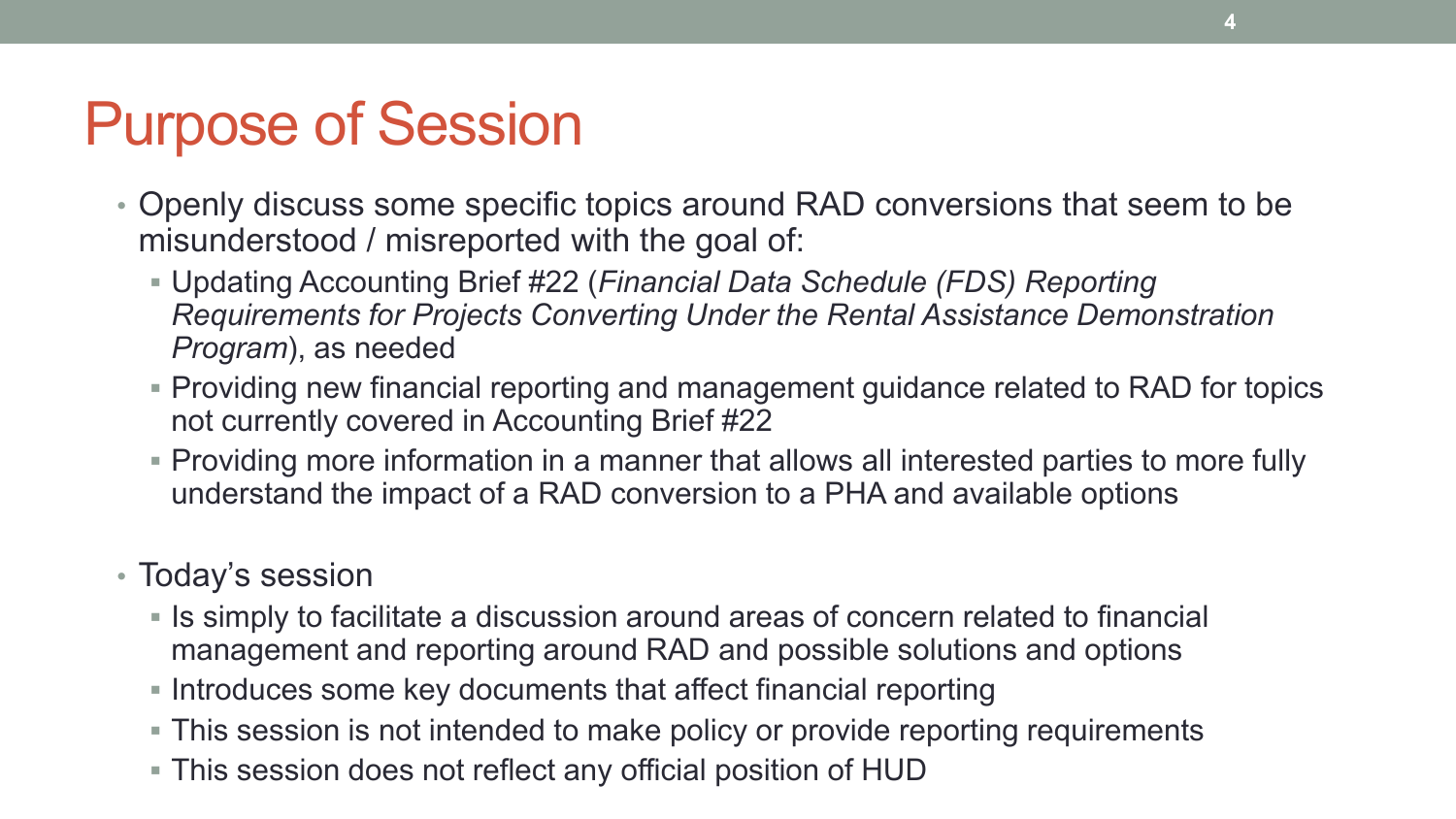### Topic 1 - Pre-Development Costs

### Concept, Context, and Citations

- Timeframe between (1) Conception of RAD Conversion and (2) RAD Conversion Commitment (RCC)
- PHA may use Public Housing funds to support predevelopment costs
- PHA may use up to \$100,000 in Capital Funds on material and services related to development and pre-development work (Capital Fund Guidebook, page 128)
- Headquarter approval of RCC constitutes approval for the PHA to expend additional capital funds on pre-development costs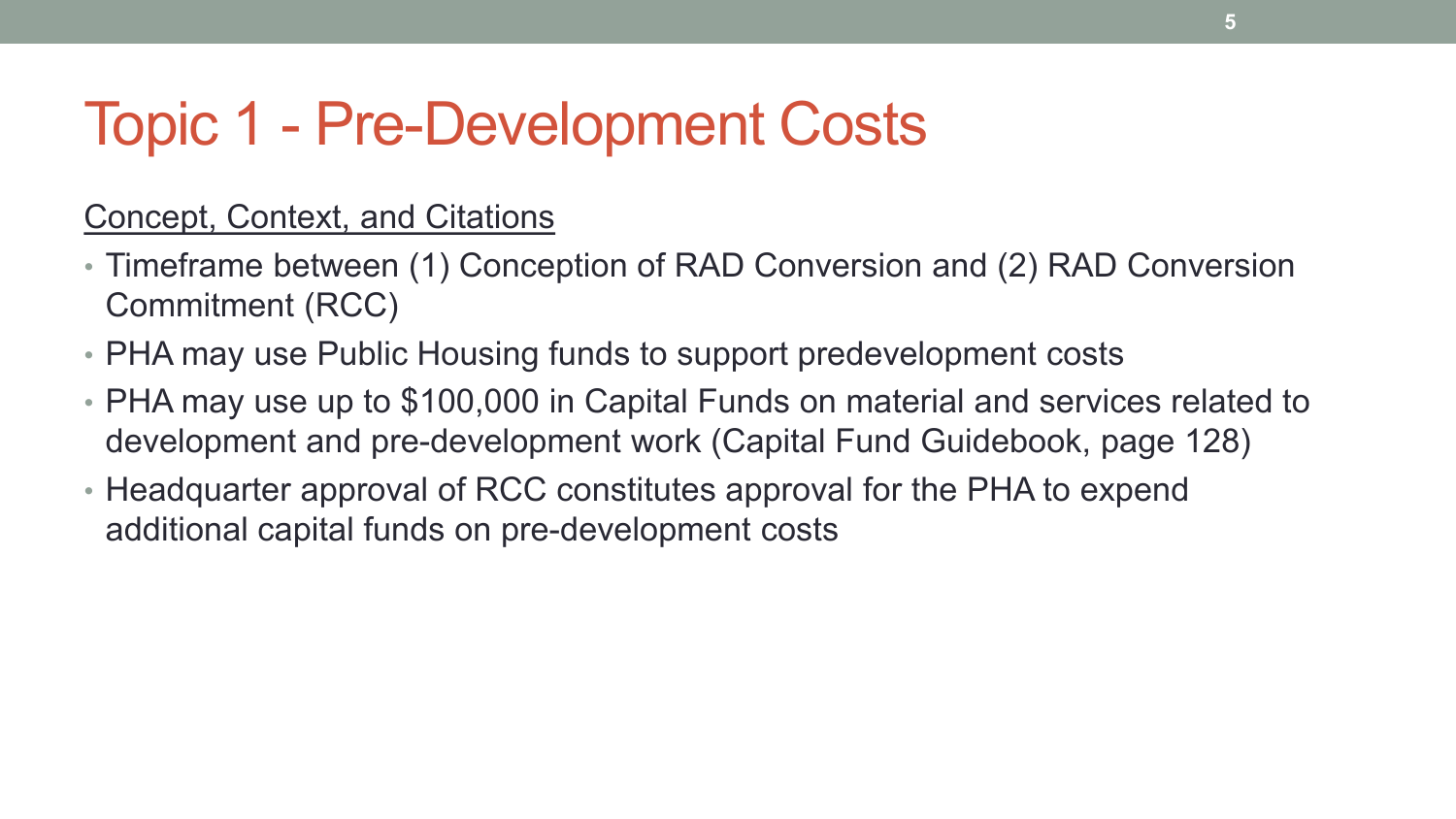### Topic 1 - Pre-Development Costs

Financial Management and Reporting Concerns

- Should the \$100,000 of pre-development costs be reported on the sources and use statement?
	- If CFP was used to cover pre-development costs but was not shown as a source, and later the PHA received funds at closing to cover these costs, does the PHA need to repay the CFP grant?
- Should all other pre-development costs be reported on the sources and use statement?
- Can CFP funds be loaned to the owner entity or developer to cover predevelopment costs?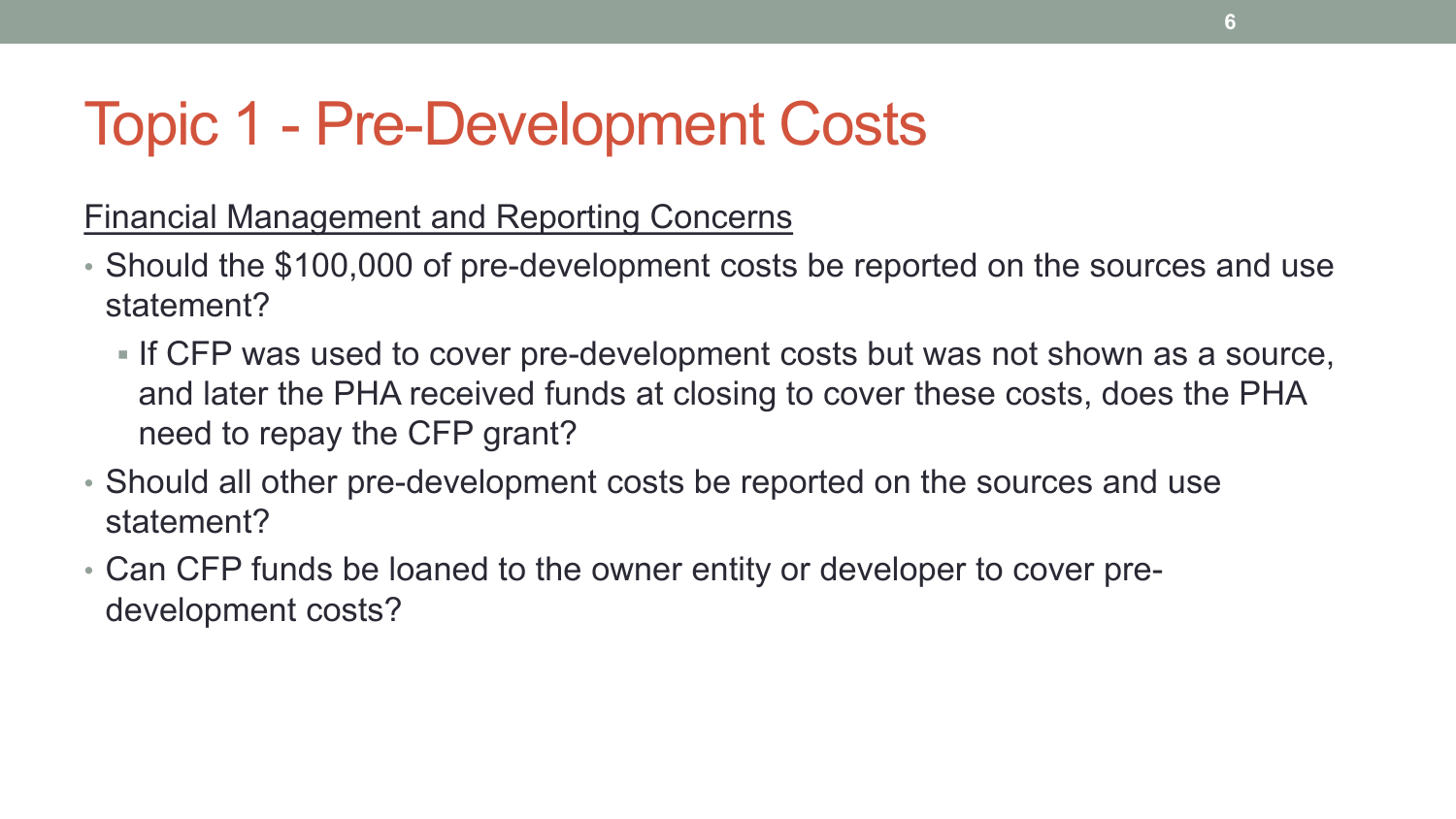### Understanding Legal Documents & Agreements



- Correct financial reporting is determined by applying proper GAAP to the underlying legal documents and agreements
- PHA accountants and auditors must read and understand the underlying documents as each RAD conversion is unique
- Examples in this session are for a typical RAD conversion (i.e., be careful not to apply accounting treatment from one RAD conversion to another without understanding the underlying documents)
- Impact on PHA
	- Release of Declaration of Trust
	- RAD Use Agreement
	- Lease Agreement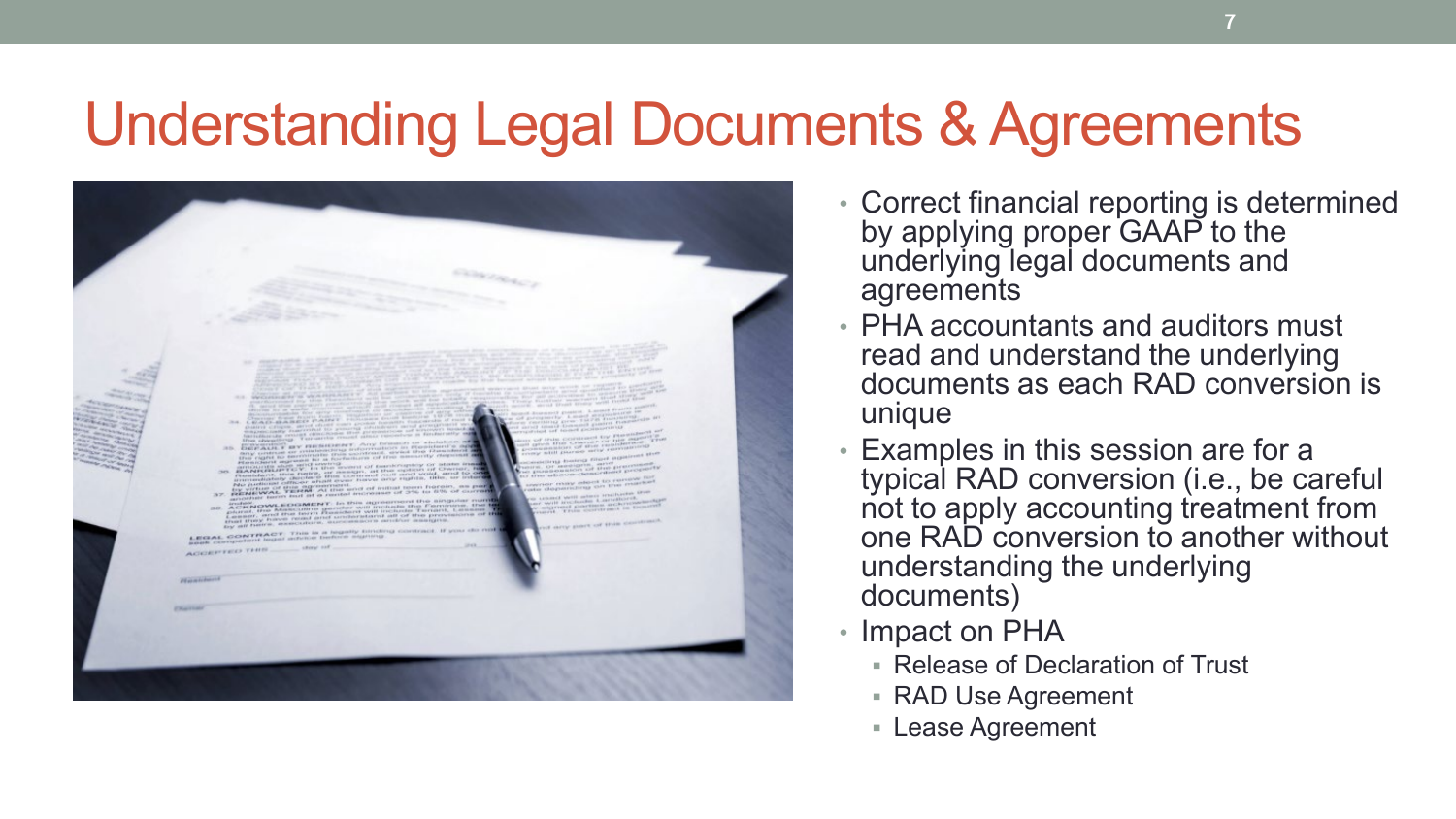### Topic 2 - Release of Declaration of Trust

#### Concept, Context and Citations

- Removes HUD's 1<sup>st</sup> position lien on the property
- Property is no longer part of the Public Housing program
- Instrument perfected on specific date (e.g.,12/31/2015)
- Declaration of Trust still in effect for properties not covered by this instrument

Return after recording to: Sarah Molseed Reno & Cavanaugh, PLLC 455 Massachusetts Avenue, NW Suite 400 Washington, DC 20001 Phone: (202) 783-2800 Fax: (202) 783-0550

**CUYAHOGA COUNTY** OFFICE OF FISCAL OFFICER - 6 REL 12/21/2015 3:29:55 PM 201512210309

#### **PARTIAL RELEASE FROM DECLARATION OF TRUST**

#### Heritage View Homes IV

The Cuyahoga Metropolitan Housing Authority ("Authority"), a public body corporate and politic, duly created and organized pursuant to and in accordance with the provisions of the laws of the State of Ohio and the United States of America ("Government") pursuant to the United States Housing Act of 1937, as amended (42 U.S.C. 1401, et. Seq.), acting by and through the Department of Housing and Urban Development ("HUD") have previously entered into an Annual Contributions Contract ("ACC") providing for a loan and for annual contributions to be made by the Government to assist the Local Authority to finance and operate one or more low-rent housing projects.

HUD is the beneficiary of a certain Declarations of Trust by which the Authority placed in trust for the benefit of HUD and granted certain rights and restrictions for the benefit of HUD, certain real property owned by the Authority, together with improvements to be constructed thereon, situated in the City of Cleveland, County of Cuyahoga, State of Ohio.

The date and the record information of said Declarations of Trust (collectively, the "Existing Instrument") is as follows:

> Declaration of Trust filed for record in Volume 90-5559, Page 43 on September 13, 1990 of Cuyahoga County Records

Declaration of Trust filed for record in Volume 91-2204, Page 52 on April 23, 1991 of Cuyahoga County Records

First American - Akron Commercial  $i$ 9 ( $i$   $0$   $5$   $9$   $3$   $\left(\right)$ 

{D0496839.DOC / 4

DC996-104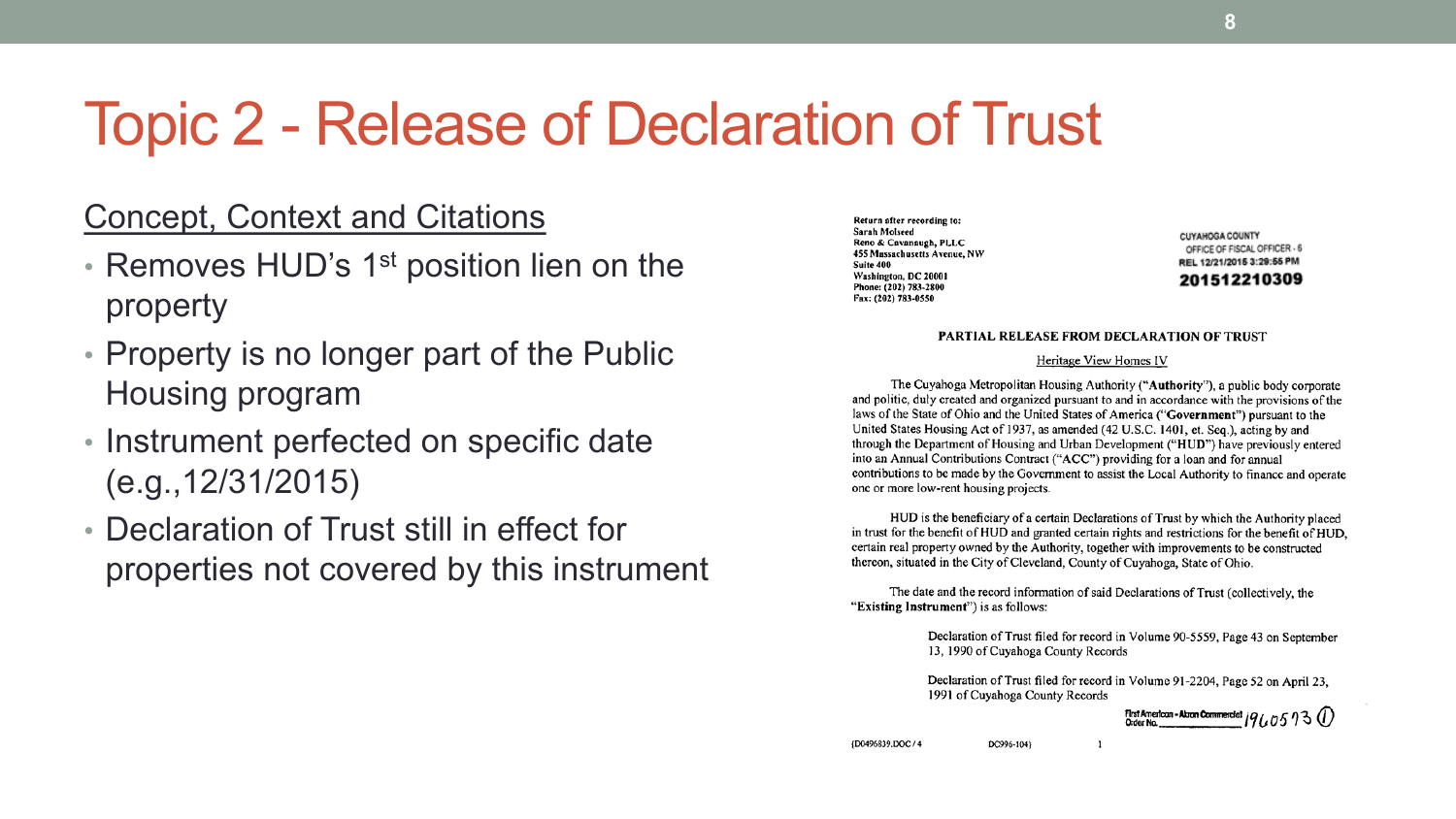#### Concept, Context and Citations

- Replaces the Declaration of Trust
- Identifies parties
- Places restrictions on the property
- Provides for HUD approval of the conversion
- Provides HUD with a continuing interest in the property, that is not subordinate to other liens
- Runs concurrent with the HAP agreement
- Automatically renews when the HAP contract renews
- Provides date of perfection

(See RAD Use Agreement Handout)

**Rental Assistance Demonstration Use Agreement** 

**U.S. Department of Housing** and Urban Development Office of Housing Office of Public and Indian Housing OMB Approval No. 2577-0276 (Exp.  $02/29/16$ 

CUYAHOGA COUNTY OFFICE OF FISCAL OFFICER - 6 REL 12/21/2015 3:29:55 PM 201512210309

Public reporting burden for this collection of information is estimated to average 1 hour per response, including the time for reviewing instructions, searching existing data sources, gathering and maintaining the data needed, and completing and reviewing the collection of information. Send comments regarding this burden estimate or any other aspect of this collection of information, including suggestions for reducing this burden, to the Reports Management Officer, Paperwork Reduction Project (2577-0276), Office of Information Technology, U.S. Department of Housing and Urban Development, Washington, D.C. 20410-3600. This agency may not collect this information, and you are not required to complete this form, unless it displays a currently valid OMB control number.

This Rental Assistance Demonstration Use Agreement (hereinafter called the "Agreement") made the day of December, 2015, by and between the United States of America, Secretary of Housing and Urban Development (hereinafter called "HUD"), Garden Valley Housing Partnership IV, L.P., (hereinafter called the "Owner"), and Cuvahoga Metropolitan Housing Authority (hereinafter called the "Ground Lessor") provides as follows:

Whereas, Rental Assistance Demonstration (hereinafter called "RAD") provides the opportunity to test the conversion of public housing and other HUD-assisted properties to long-term, project-based Section 8 rental assistance to achieve certain goals, including the preservation and improvement of these properties through access by Owners to private debt and equity to address immediate and long-term capital needs.

Whereas, Projects funded under the public housing programs may under RAD convert their assistance to long-term, project-based Section 8 rental assistance contracts. Under this component of RAD, Owners may choose between two forms of Section 8 Housing Assistance Payment (HAP) contracts: project-based vouchers (PBVs) or projectbased rental assistance (PBRA). No incremental funds are authorized for this component. Owners will convert their assistance at current subsidy levels.

Whereas, Projects shall have a RAD Use Agreement that will be recorded superior to other liens on the property, run for the same term as the initial term of the HAP contract, automatically renew upon each extension or renewal of the HAP contract for a term that runs with each renewal term of the HAP contract, and remain in effect even in the case of abatement or termination of the HAP contract (for the term the HAP contract would have run, absent the abatement or termination).

Whereas, HUD has approved the conversion of the "Project" identified as Heritage View Homes IV and covering real property as described in Exhibit "A" attached hereto; and that this approval is evidenced by and through the terms of the RAD Conversion Commitment as described in Exhibit "B" attached hereto; and that was previously subject to a public housing Declaration of Trust filed for record in Volume 90-5559, Page 43 on September 13, 1990 of Cuyahoga County Records; Declaration of Trust filed for record in Volume 91-2204, Page 52 on April 23, 1991 of Cuyahoga County Records; and Declaration of Trust as filed for record in Instrument No. 20090150340 on January 5, 2009 of Cuyahoga County Records.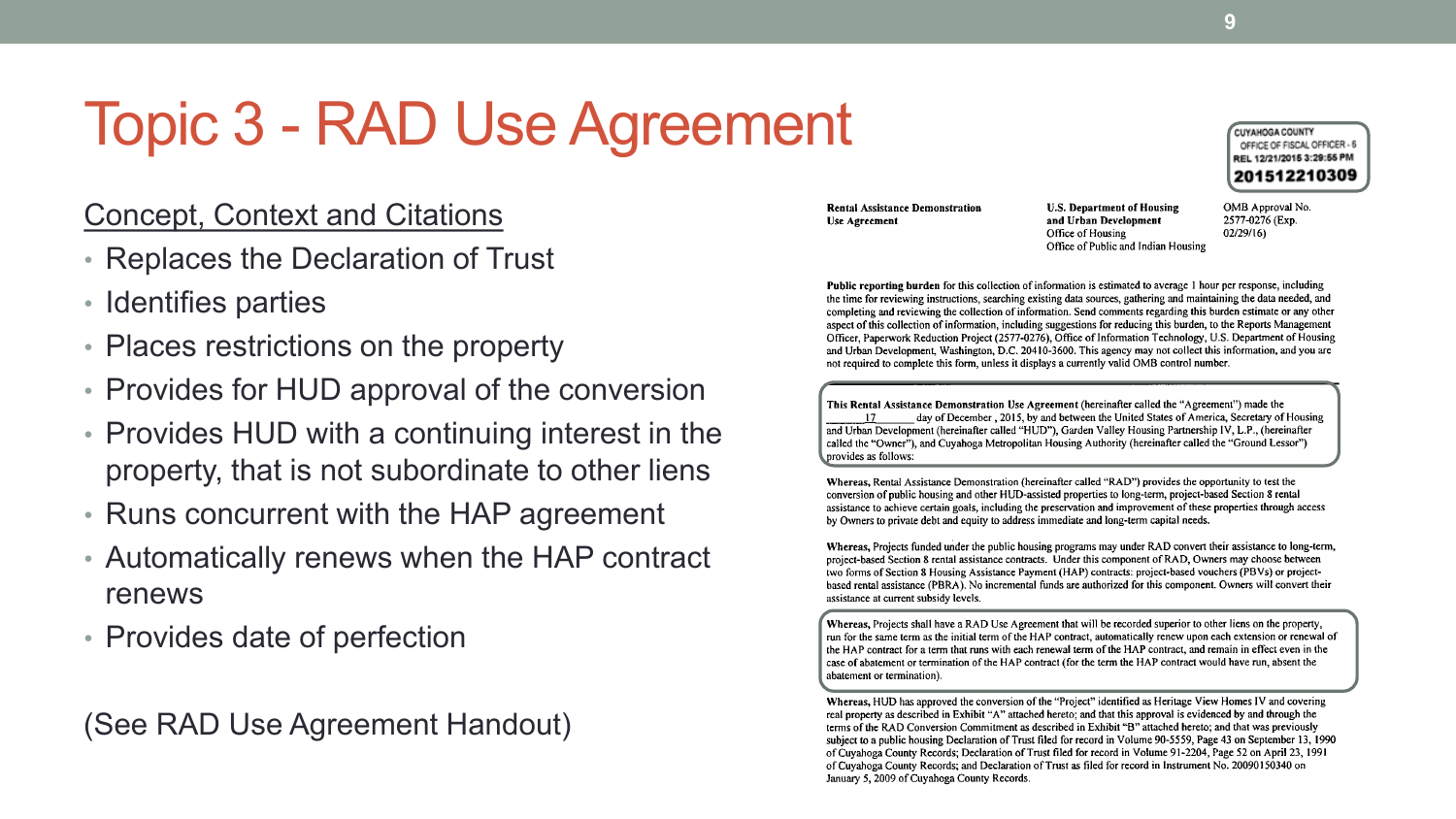### Other RAD Use Agreement Language

- 2. Term Language
	- **Provide for initial agreement term (e.g., 20 years)**
	- Agreement will survive HAP abatement or termination of the HAP contract
- 3. Use Restriction and Tenant Income Language
	- **Project will be used solely for low income housing**
- 4. Subordination Language
	- Any mortgage liens will be subject to this agreement
	- Agreement will survive foreclosure and bankruptcy
- 7. Transfer of the Agreement Language
	- HUD is granted and possess an interest in the project
	- Owner and ground lessor must refrain from transferring, conveying, encumbering……without the release of said covenant by HUD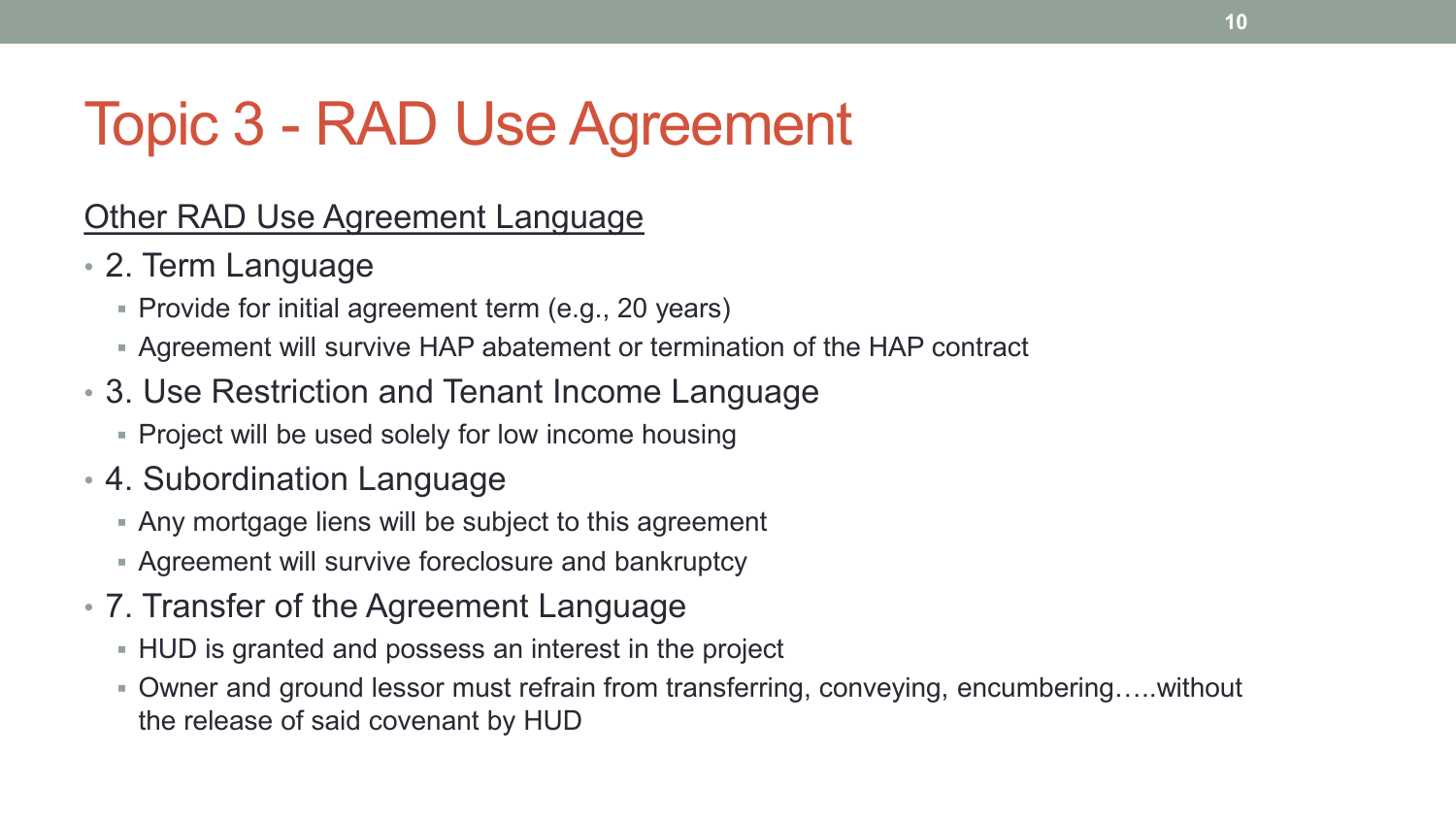### Other Agreement Language

- 9. Enforcement
	- In the event of a breach of the agreement, HUD may take legal action to enforce performance and recover damages
- 12. Execution of Other Agreements
	- The owner agrees that it will not execute any other agreements with provisions that are contradictory to this agreement
	- Agreement is controlling and supersedes any other conflicting requirements
- 14. No Negotiation
	- The agreement is not subject to negotiation by the owner or any lender

(Note: There are many other terms of conditions in the exhibits to the main RAD Use Agreement)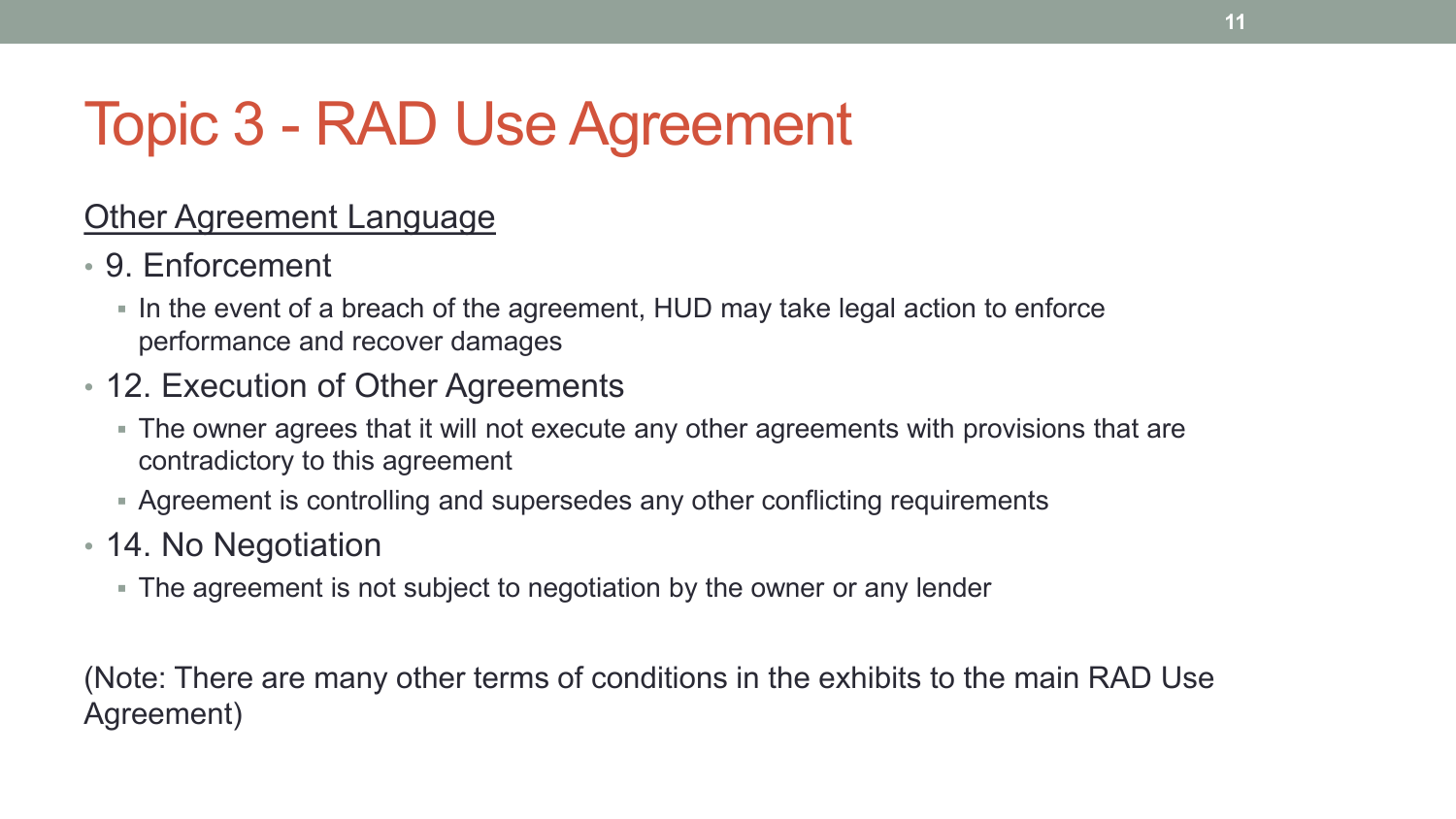Financial Management and Reporting Concerns

- Perfection date triggers the release of the project from the Public Housing program
	- Where are the assets and liabilities of the project now reported?
	- Where is the land reported?
		- $\triangleright$  If prior to a conversion RAD the land was recorded as a part of public housing (i.e., a federal program), should the land continue to be recorded under a federal CFDA number due to the restriction of the RAD use agreement and since the land was purchased with Federal funds?
	- What is the valuation of these assets?
	- Are there any needed note disclosures?
- Does REAC's Accounting Brief #22 Financial Data Schedule (FDS) Reporting Requirements for Projects Converting Under the Rental Assistance Demonstration Program include proper reporting guidance for moving the project out of public housing?
- Are there other related topics that should be covered in the accounting brief?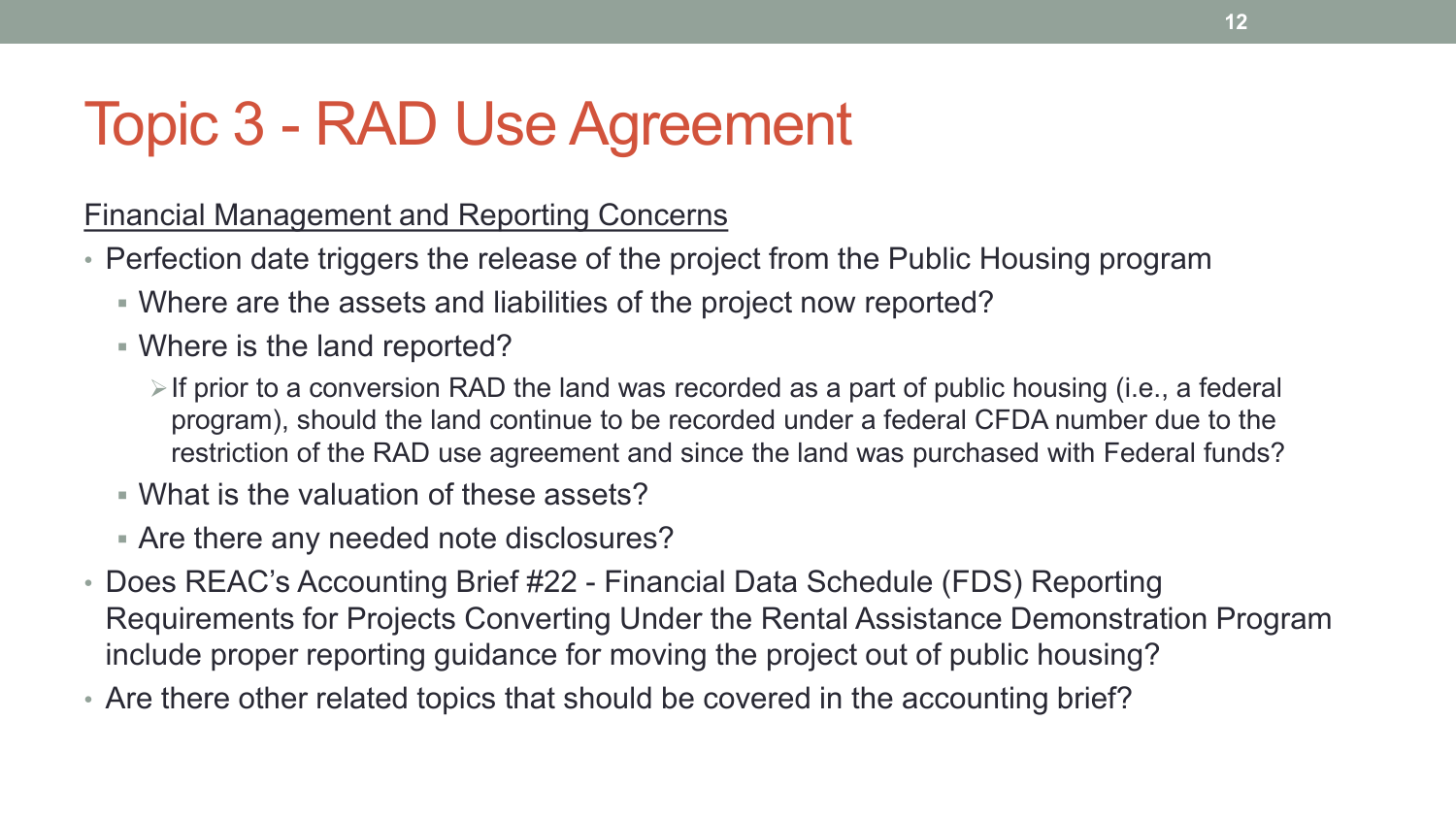### Concept, Context, and Citations

- After the DOT is removed and the project is under a HAP contract, the project is no longer public housing
- Project asset and labilities should not be reported as public housing in the FDS

| <b>FDS Line Description</b> |                                                              | 12/31/2014     | 12/31/2015     | Change      |
|-----------------------------|--------------------------------------------------------------|----------------|----------------|-------------|
| 161                         | Land                                                         | \$2,795,243    | \$2,795,243    | \$0         |
| 162                         | <b>Buildings</b>                                             | \$16,313,565   | \$17,229,557   | \$915,992   |
| 163                         | Furniture, Equipment & Machinery - Dwelling                  | \$1,432,418    | \$1,434,398    | \$1,980     |
| 166                         | <b>Accumulated Depreciation</b>                              | (\$13,854,735) | (\$14,389,073) | (\$534,338) |
| 167                         | <b>Construction in Progress</b>                              | \$1,679,254    | \$1,006,311    | (\$672,943) |
| 160                         | <b>Total Capital Assets, Net of Accumulated Depreciation</b> | \$8,365,745    | \$8,076,436    | (\$289,309) |

#### (Example of improper reporting after project conversion in AMP balance sheet of FDS)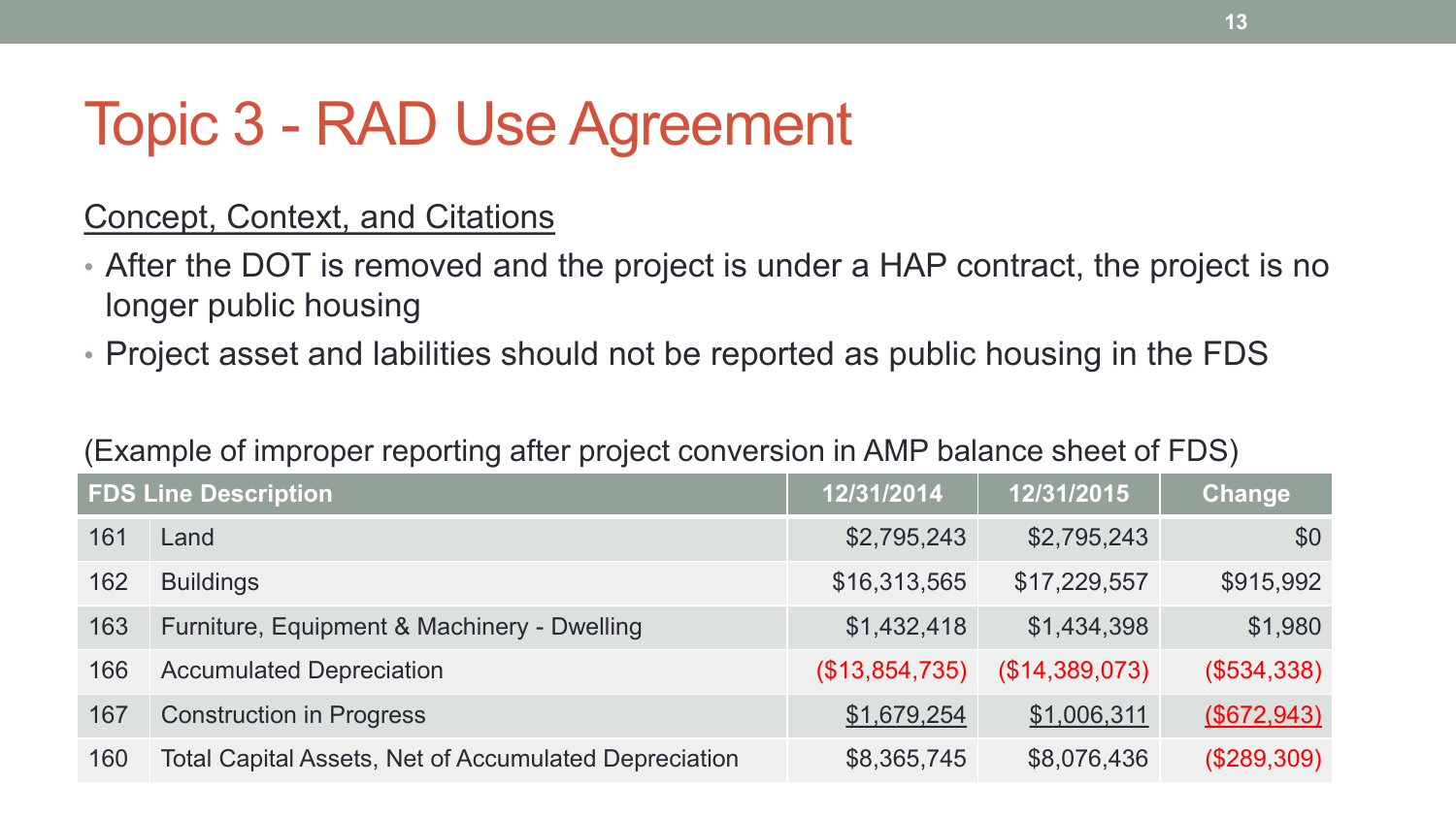### Topic 4 - Lease Agreement

- Concept, Context, and Citations
- Identifies parties (PHA and ownership entity)
- PHA will continue to own the land (not the ownership entity)
- Creates (ground) lease between parties for a number of years (this example: 70 years)
- PHA will own the land (not the ownership entity)

Note: Ground leasing creates two sets of owners – an owner of the land and a separate owner of the physical residential structure that sits on the land. This bifurcation of ownership allows the land owner to develop various affordability controls that govern the use of the land for residential purposes over a timeframe that can stretch from long‐term to technically permanent affordability.

**CUYAHOGA COUNTY** OFFICE OF FISCAL OFFICER - 7 LEME 12/21/2015 3:29:57 PM

201512210311

This Instrument Prepared by: Sarah Molseed, Esq. Reno & Cavanaugh, PLLC 455 Massachusetts Ave., N.W. Suite 400 Washington, DC 20001  $(202)$  783-2800

 $\sum_{i=1}^{n} \frac{1}{i} \sum_{i=1}^{n} \frac{1}{i} \sum_{i=1}^{n} \frac{1}{i} \sum_{i=1}^{n} \frac{1}{i} \sum_{i=1}^{n} \frac{1}{i} \sum_{i=1}^{n} \frac{1}{i} \sum_{i=1}^{n} \frac{1}{i} \sum_{i=1}^{n} \frac{1}{i} \sum_{i=1}^{n} \frac{1}{i} \sum_{i=1}^{n} \frac{1}{i} \sum_{i=1}^{n} \frac{1}{i} \sum_{i=1}^{n} \frac{1}{i} \sum_{i=1}^{n} \frac{1}{i$ 

MEMORANDUM OF LEASE

THIS MEMORANDUM OF LEASE is dated December 17, 2015 and made effective as of December 17, 2015, by and between the CUYAHOGA METROPOLITAN HOUSING **AUTHORITY**, a public body corporate and politic organized under the laws of the State of Ohio ("Landlord"), whose address is 8120 Kinsman Road, Cleveland, Ohio 44104 and GARDEN VALLEY HOUSING PARTNERSHIP IV, L.P., an Ohio limited partnership whose address is c/o Pennrose Properties, LLC, 230 Wyoming Avenue, Kingston, Pennsylvania 18704 ("Tenant"). The following is a correct statement of information with respect to the lease described below:

- Landlord and Tenant have entered into a certain Lease Agreement dated as of December 17, 2015 ("Lease") to which this Memorandum pertains.
- $2.$ The name of the lessor in the Lease is the Cuyahoga Metropolitan Housing Authority
- $3<sub>1</sub>$ The name of the lessee in the Lease is Garden Valley Housing Partnership IV,  $L.P.$
- The address of Landlord and Tenant set forth in the Lease are the same as those 4. for such parties set forth above.

First American - Akron Commercial {D0505924,DOC / 5 1940573-13

DC996-104}1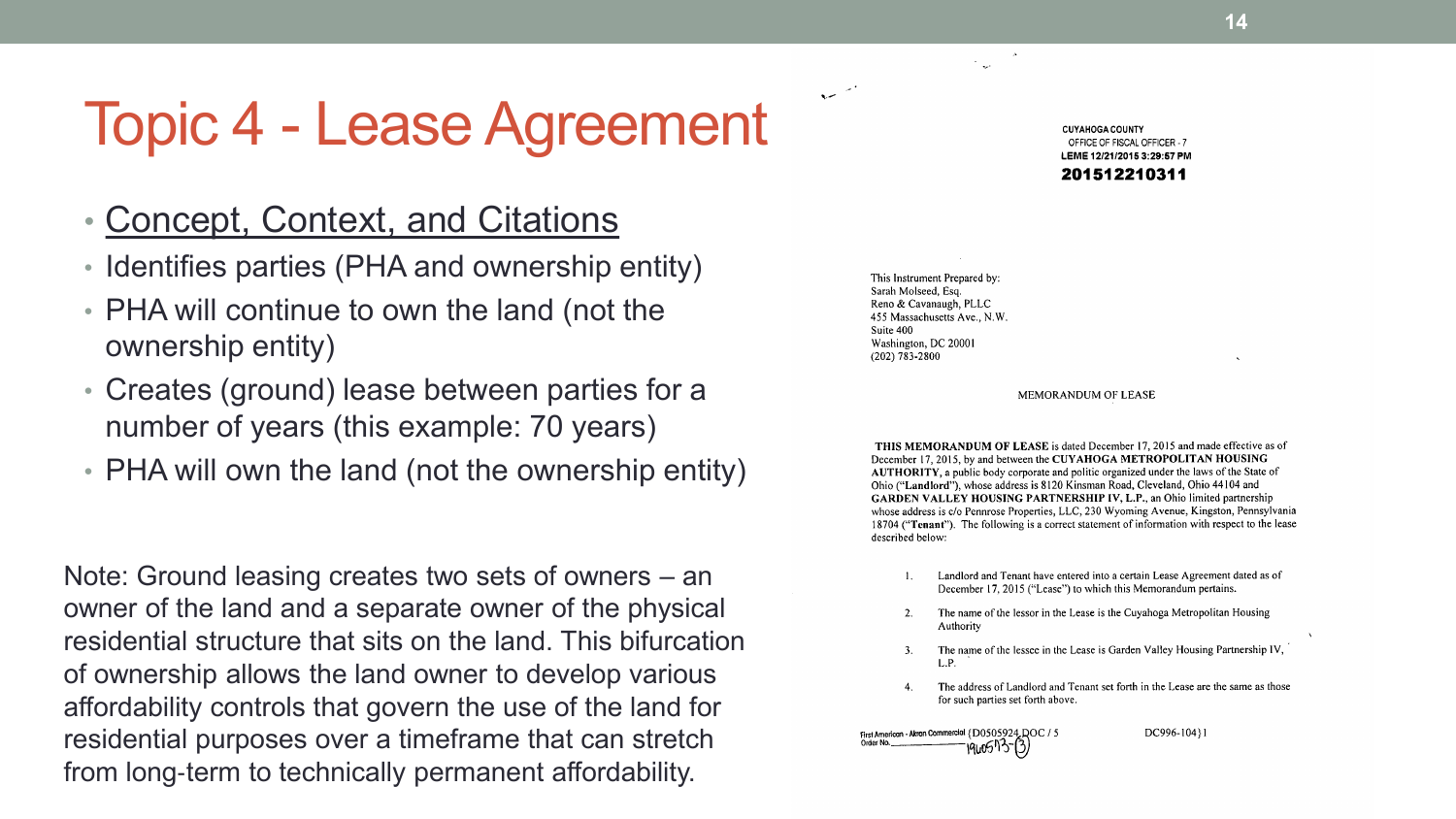### Topic 4 - Lease Agreement

Financial Management and Reporting Concerns

- Where should the lease be reported on the FDS?
- What is the correct GAAP to apply from the PHAs and ownership entity perspective?
- What should be the value of the lease?
- What if lease payments are not made or expected to be made?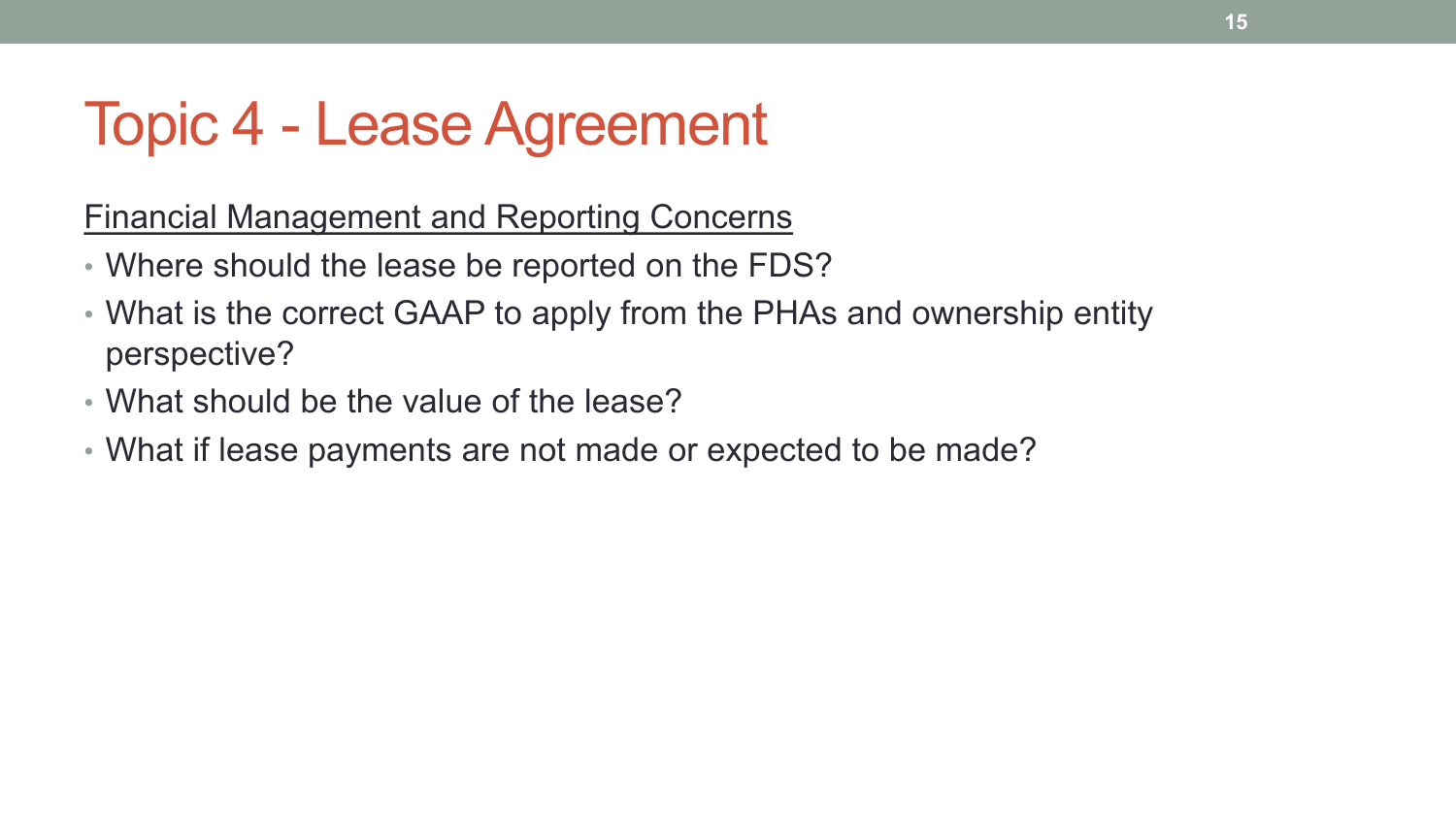Concept, Context, and Citations

- 2 CFR 200 defines program income
- Depending on the deal, federal funding / program income may have been used to support the conversion
- While HUD approves the deal, thereby approving the use of federal funding and program income in the conversion, HUD has provided limited guidance on the use of such funds coming back to the PHA (is there a restriction on their use?)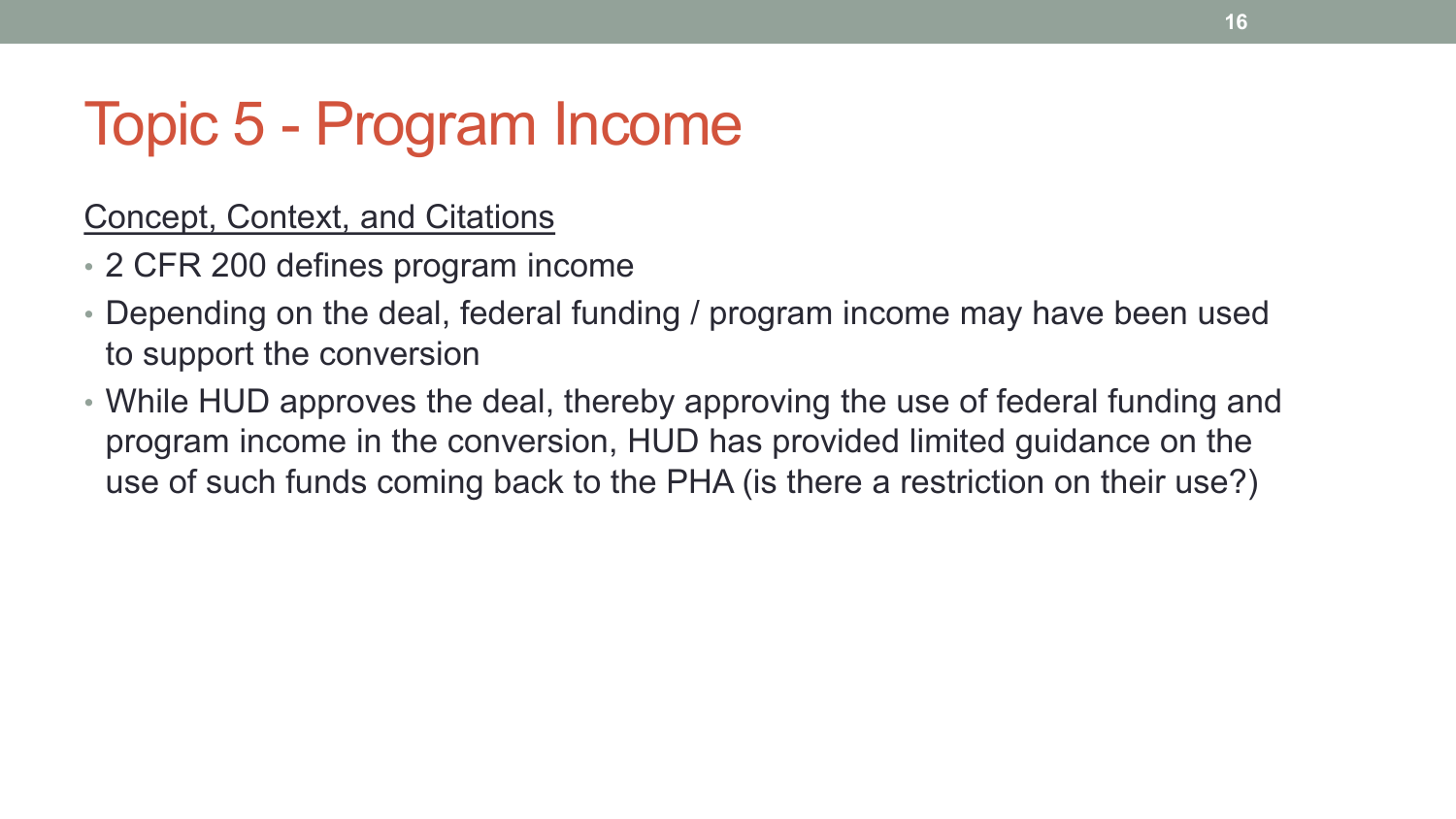Concept, Context, and Citations

• From Exhibit B - RAD Conversion Commitment

10. Tax, Financial, and Legal Consequences. HUD has not provided, nor shall it provide, any opinions, representations, warranties, or covenants regarding any federal, state and/or local tax consequences, financial consequences, or legal consequences relative to the Transaction. The Owner and all other parties to, or affected by the Transaction are advised by HUD to consult with their own legal counsel and tax advisers with respect to all such matters. The Owner agrees that it is relying on its own independent determination regarding the tax, financial and legal matters related to this Transaction and not upon any representation made by any other party to this Transaction or any other party's agent or employee. Under no circumstances shall the reliance or performance of the Owner on matters --- including but not limited to the tax, or financial or legal matters result in obligations, duties, or liabilities for HUD.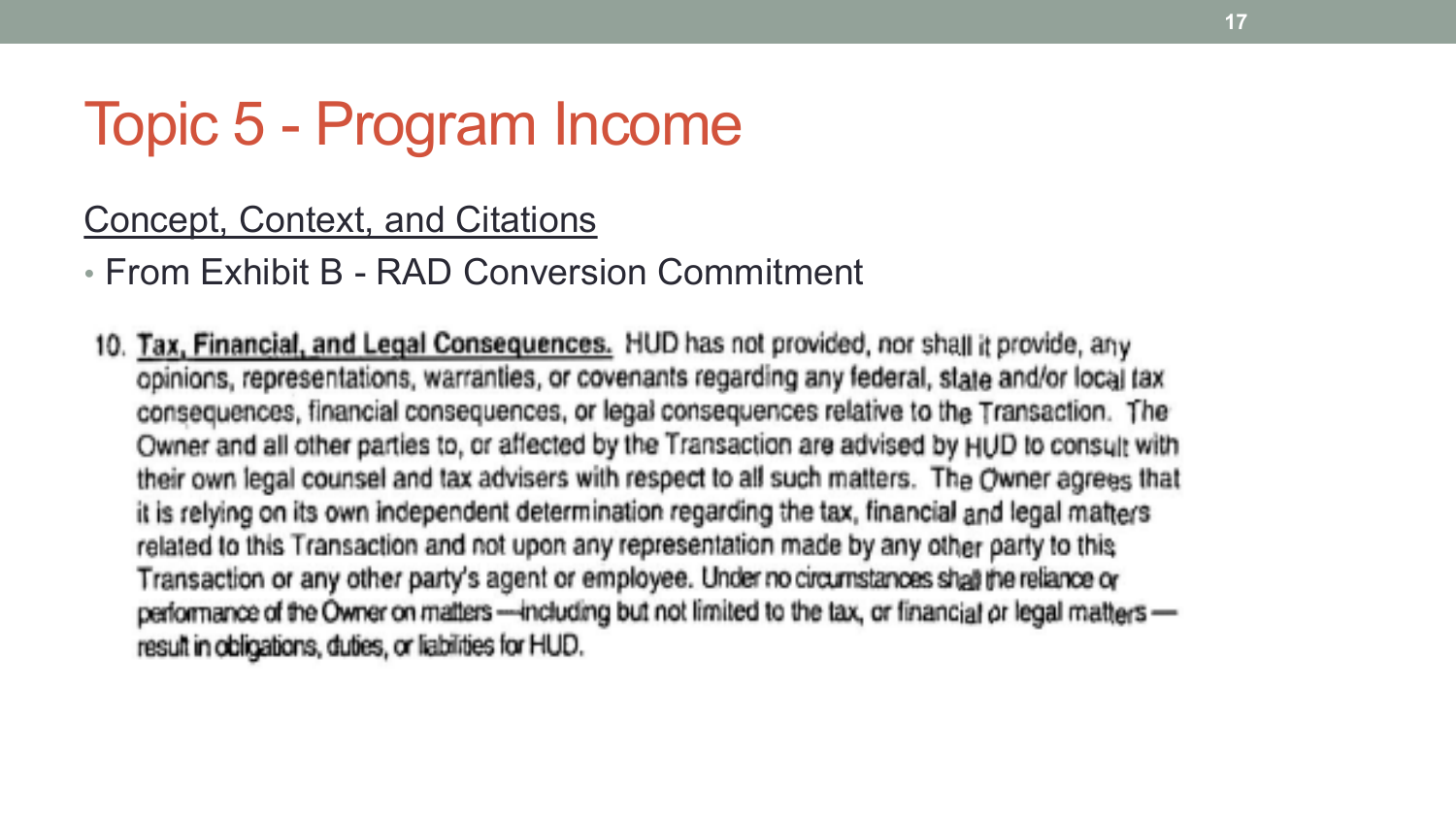### Examples of Program Income Situations

- 1. PHA loans replacement housing factor funds and operating reserves to the ownership entity as part of the conversion, and is now receiving payments
- 2. PHA enters into a ground lease between the PHA and ownership entity, and is now receiving payments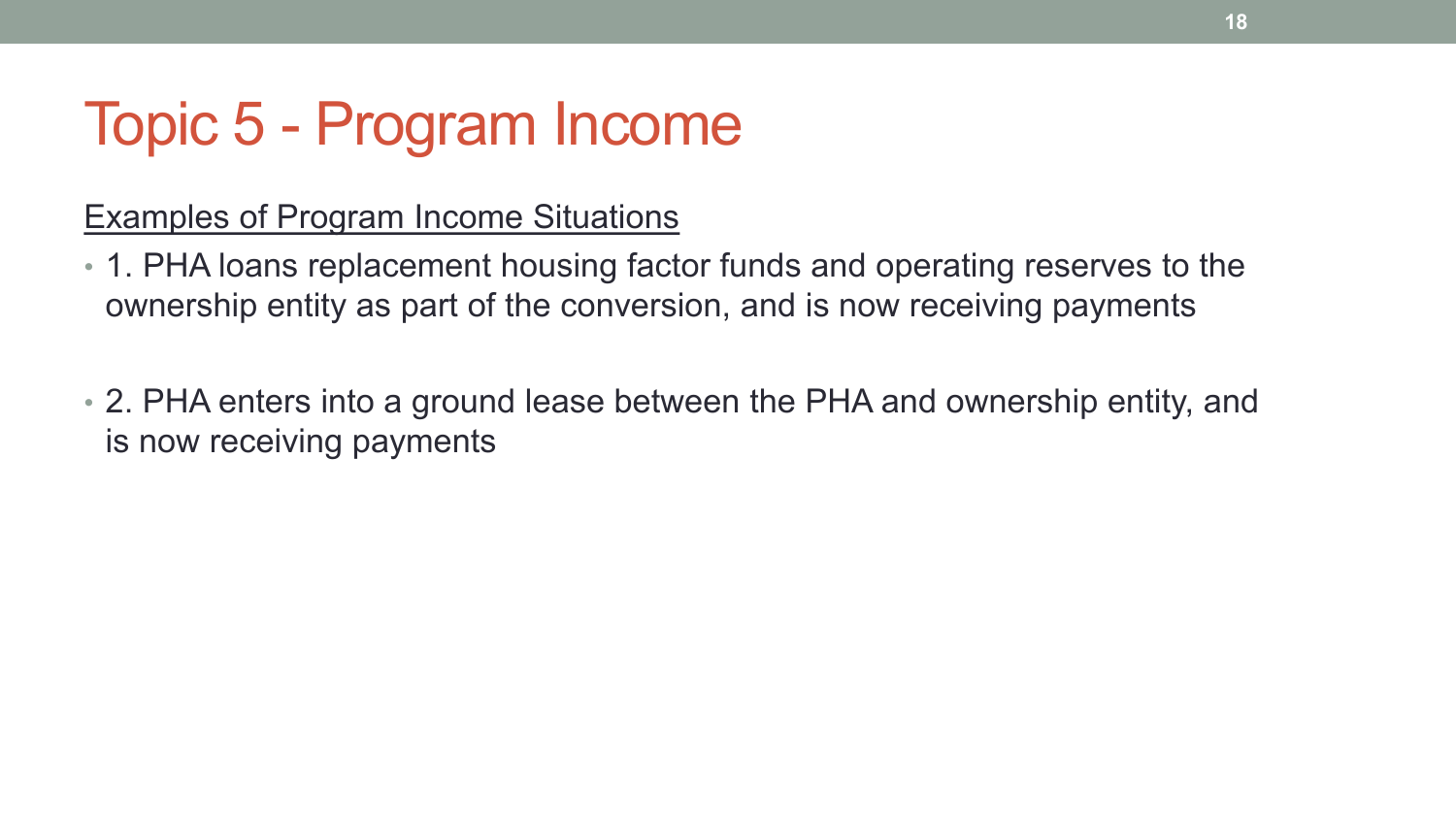Examples of Program Income Situations

- 3. Surplus cash distribution from PBRA back to PHA
	- What are terms and conditions for distribution (i.e., waterfall language)?

E. Distributions. Covered Projects will not be subject to any limitation on distributions of surplus cash, contingent on the availability of surplus cash as determined by year-end audited or certified financial statements. To implement this provision, HUD will not apply 24 CFR § 880.205, which, among other provisions, establishes certain limitations on distributions for profit-motivated owners and authorizes HUD to require not-for-profit and certain for-profit owners to establish a residual receipts account. Note: Although the PBRA contract will have no limits on distributions, owners will still be subject to any limits on distributions that are established in other governing documents at the project (e.g. a 236(e)(2) Use Agreement). (Notice PIH-2012-32 addresses the use of surplus cash (page 187))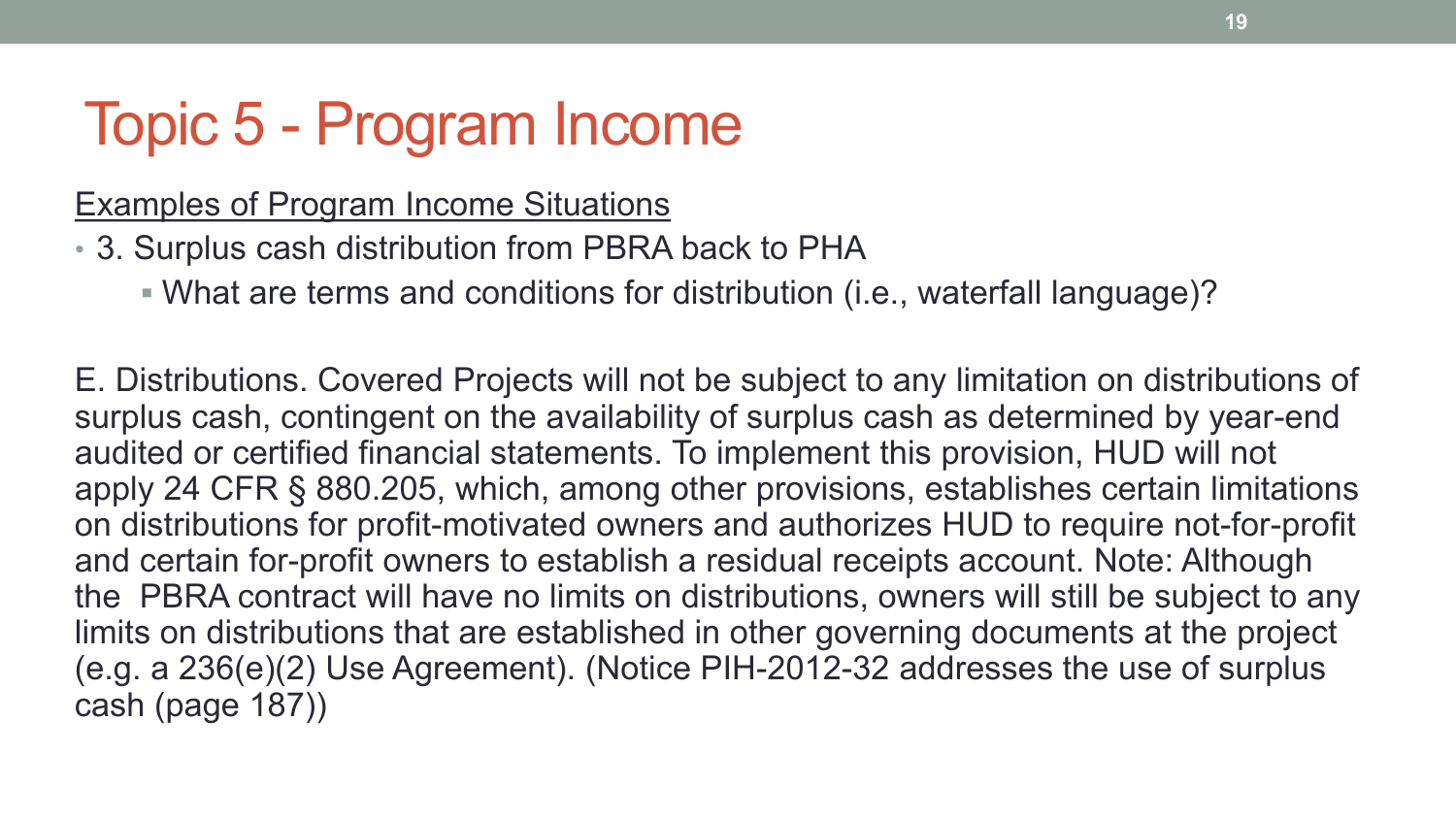Financial Management and Reporting Concerns

- What constitutes program income?
- If the funds are considered program income, what can they be used for?
- How should program income and/or loans be reported on the FDS, so that these funds do not lose their identity as restricted / program income?
- If funds are loaned, but the expectation of repayment is unlikely or limited, should an allowance for the receivable be booked?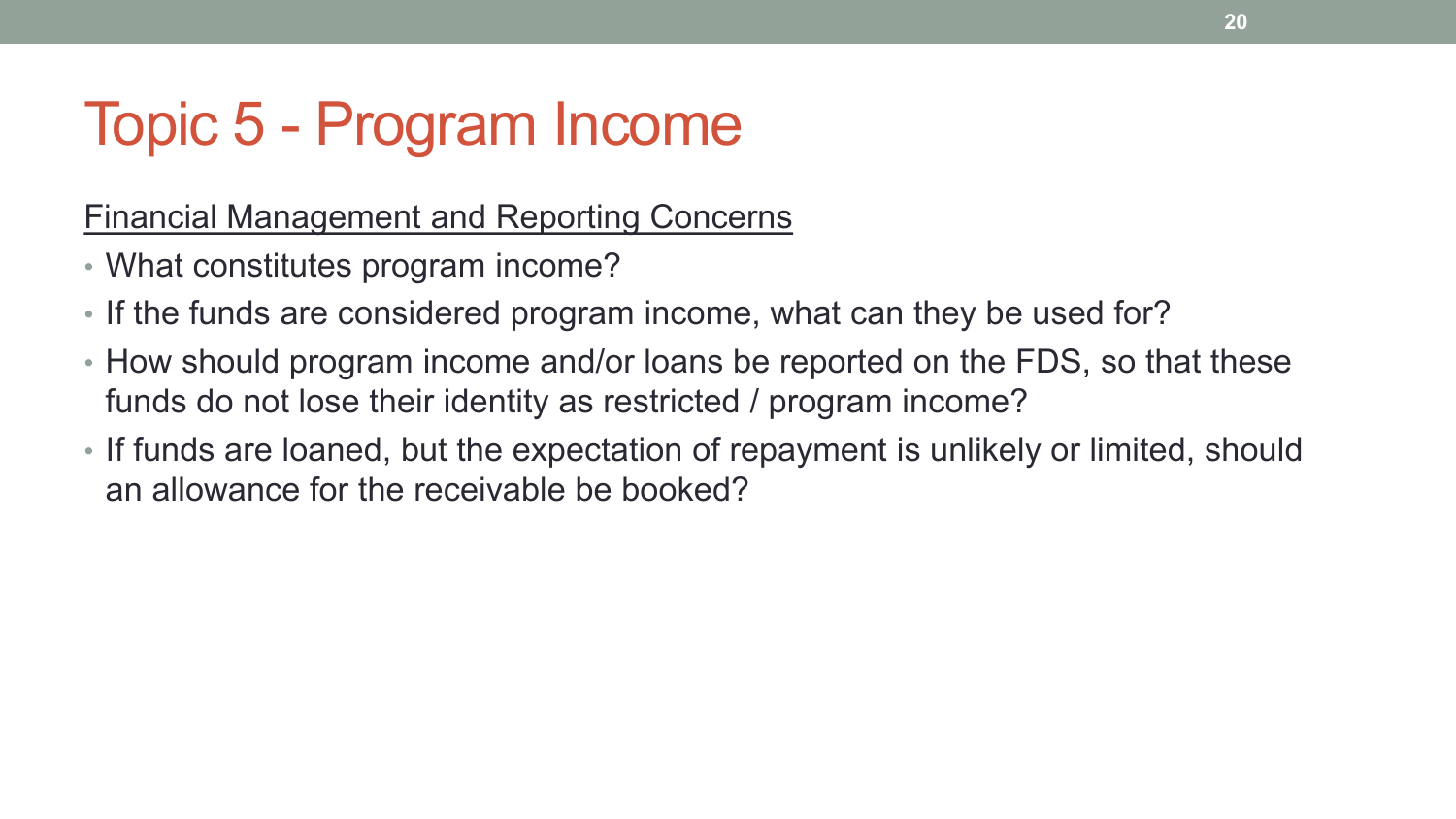## Topic 6 - Right of First Refusal

#### Concept, Context, and Citations

- Provides opportunity to purchase the property (normally by the PHA)
- Right to purchase property normally provided to PHAs after the end of compliance period
- Seen most often in transaction involving 9% LIHTC
	- Extra points awarded for ROFR
- Provides a minimum price, which might exceed fair market value

Return after recording to: **Martin Walsh** Reno & Cavanaugh, PLLC 455 Massachusetts Ave., NW Suite 400 Washington, DC 20001 Phone: (202) 783-2800 Fax: (202) 783-0550

**CUYAHOGA COUNTY** OFFICE OF FISCAL OFFICER - 7 MORT 12/21/2015 3:29 201512210323

#### **RIGHT OF FIRST REFUSAL AGREEMENT**

THIS RIGHT OF FIRST REFUSAL AGREEMENT (this "Agreement"), dated and effective as of the 10 day of December, 2015, is made by and between Garden Valley Housing Partnership IV, L.P., a limited partnership formed under the laws of the state of Ohio (the "Partnership") and Western Reserve Revitalization and Management Company, Inc., an Ohio corporation (the "Purchaser"), and the Cuyahoga Metropolitan Housing Authority, a public body corporate and politic duly organized and validly existing under the laws of the State of Ohio (together with Western Reserve Revitalization and Management Company, the "Purchaser").

#### Recitals

The Partnership was formed for the purpose of developing, constructing, leasing, managing, operating, and, if appropriate or desirable, selling or otherwise disposing of a sixty

First American - Akron Commercial  $_1q_6057$  3 15

{D0507782.DOC / 2 DC996-104)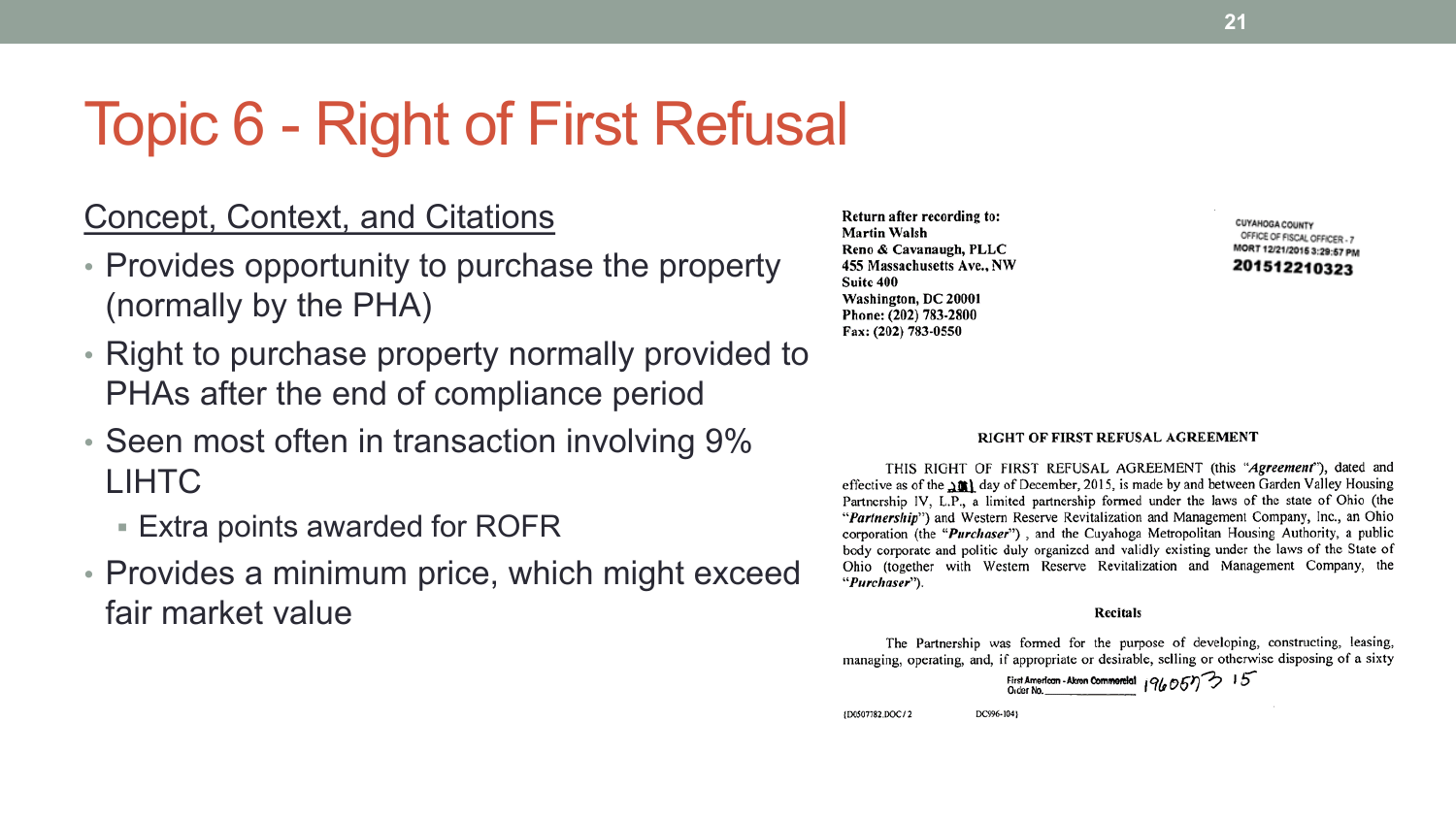### Topic 6 - Right of First Refusal

### **Right of First Refusal**

- IRC  $\S$  42(i)(7)(A): after close of compliance period, project will not lose federal tax benefit with respect to any qualified low-income building by reason of a ROFR<br>held by tenants, management corporation or qualified<br>nonprofit or government agency that purchases the<br>property for a *defined minimum price*
- Minimum price  $=$  sum of the principal amount of outstanding indebtedness secured by the building (other than any indebtedness incurred within the five year period ending on the date of the sale to the tenants), plus all federal, state and local taxes attributable to the<br>sale (i.e. exit taxes) (IRC §42(i)(7)(B))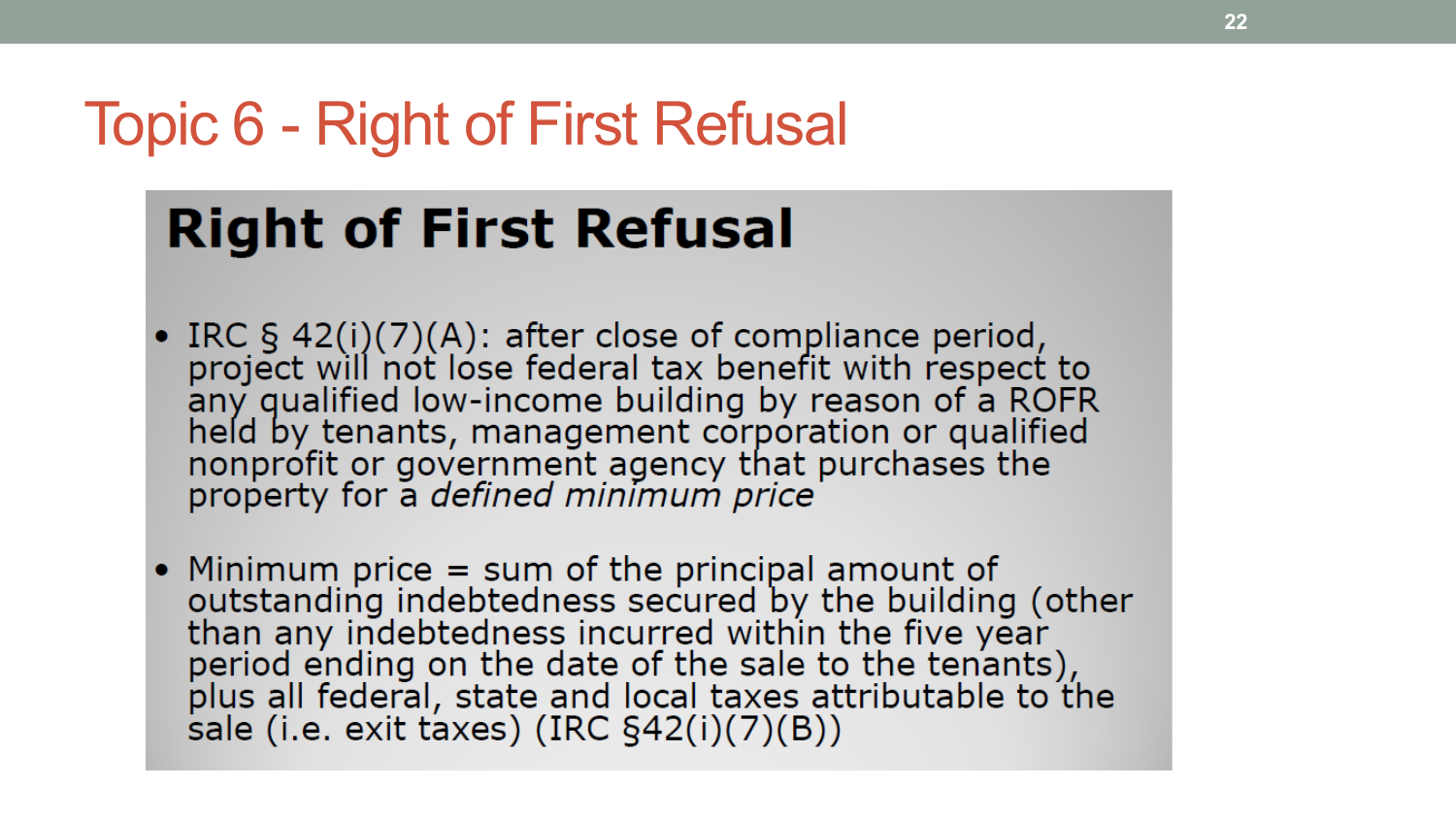## Topic 6 - Right of First Refusal

Financial Management and Reporting Concerns

*PHA Strategy*

- What is the PHA intent on this provision going into the deal?
- What is the physical and financial condition of the property at the time of possible sale and how is the PHA managing its interest in the property?
- If PHA will purchase property, what funds are available to the PHA?
- What happens to a property if PHA does not purchase?

*Financial Reporting*

- Any Impact on Note Disclosures?
- Does ROFR Affect Component Unit Decision Tree?